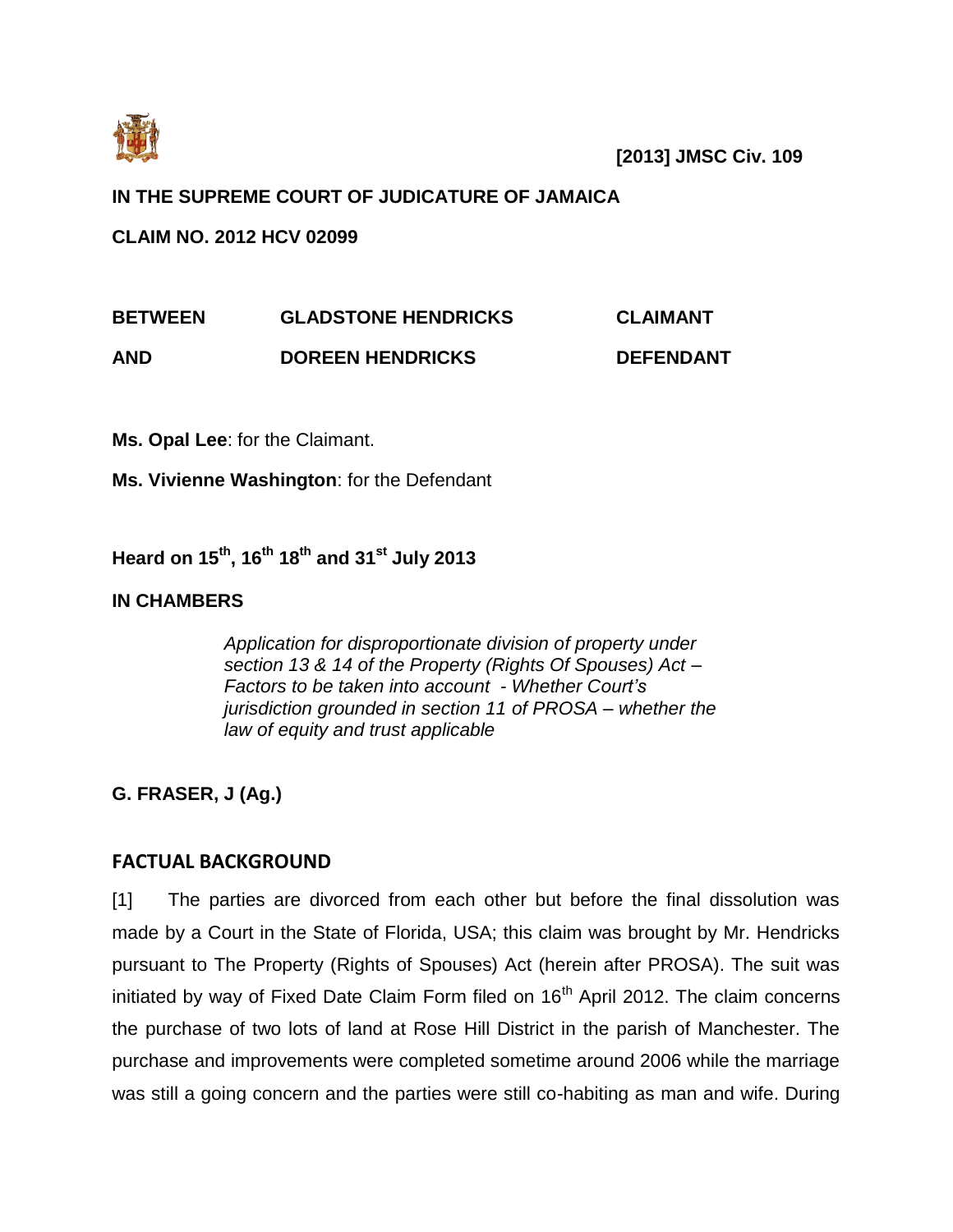the course of the marriage the parties had migrated to Florida in the United States of America. They raised their three (3) children and purchased land in the USA including the matrimonial home located at 20011NW  $14<sup>th</sup>$  Place, Miami, Florida 33169. They had also operated a small business, namely a beauty parlour. The business was registered in the name of Mrs. Hendricks who managed the day to day operations and who was at all material times a self-employed cosmetologist. Mr. Hendricks was employed at all material times in a full time capacity and earned a consistent salary.

[2] Long before the marriage was terminated, the land owned by the parties in Florida were sold, save and except the matrimonial home where they both resided until Mrs. Hendricks removed thereby initiating separation and divorce proceedings. The family business had ceased operation since 2007 and according to the evidence of both parties it had never yet made a profit. On final separation the Claimant was awarded the matrimonial home in Florida at the insistence of the Defendant who was awarded the family car and a sizable award of Mr. Hendricks 401K savings. No mention was made of the properties in Jamaica and understandably so since the Florida Courts could not exercise jurisdiction over land located in Jamaica.

## **THE CLAIM**

[3] These two parcels of land in Jamaica; a one half (1/2) acre and a one quarter (1/4) acre respectively; were both acquired in the sole name of the Defendant, Mrs. Doreen Hendricks sometime between the years 2002 – 2005. It is not in dispute that at the time of acquisition the marriage was still a going concern and the parties were still co-habiting as man and wife. Subsequent to the acquisition of the land two houses were built, one on each property referred to as the big property and the small property for convenience as the lands are yet unregistered.

[4] The Claimant contends that he is entitled to 80% share and interest in both properties because he was the main contributor to the acquisition and improvement thereof; notwithstanding his name does not appear on the sales agreement. He contends that whereas the Defendant holds the legal ownership of the properties, she does so subject to his equitable interests. The Defendant on the other hand contends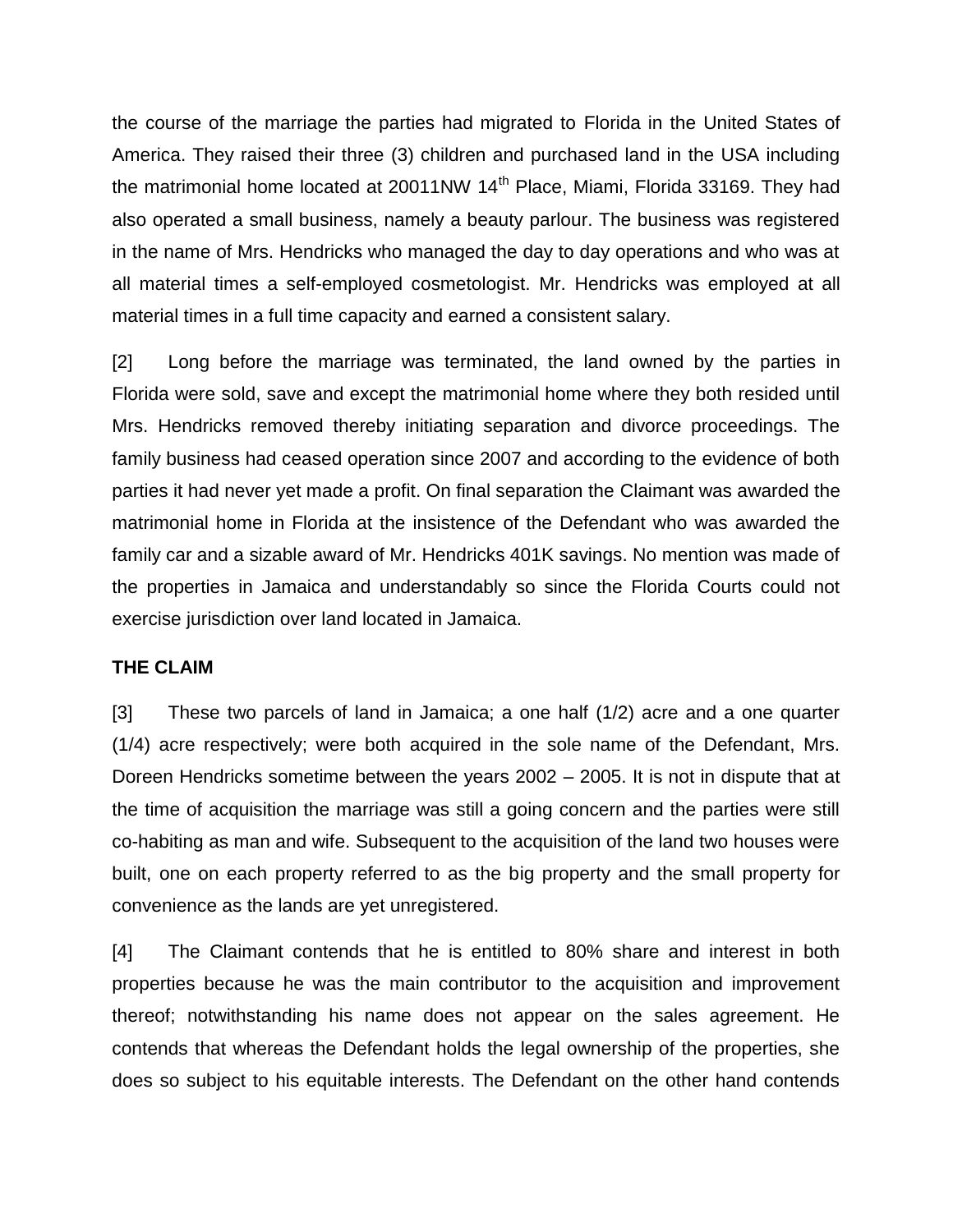that Mr. Hendricks has no interest in these properties, that she is sole owner legally and beneficially subject to a half share interest owned by their daughter Marsha Hendricks in the small property. She further contends that it was never the intention of the parties that Mr. Hendricks should obtain a benefit from the Jamaican properties and that is why he was awarded the sole interest in the matrimonial home in Florida.

# **THE COURT'S RELEVANT JURISDICTION**

[5] While it is not disputed that a Judge of the Supreme Court would be seized of jurisdiction to hear and determine the issues in the instant case, there is a disagreement between the parties as to whether the provisions of The Property (Rights of Spouses) Act apply or whether the Court's jurisdiction lies in the realm of Equity and Trusts. The Defendant contends that "the law of Trust is the applicable law where a person who does not have legal title is asking the Court to make a determination on the beneficial interest in property". The Defendant further contends that the Claimant must establish by evidence that there was a common intention between the parties as to the purpose for which the Rose Hill properties were acquired; and cites as supporting their position the case **of Gissing v Gissing** [1970] 2 All E R 783.

[6] The Claimant, contrary to what the Defendant asserts; contends that the law of trust is not the applicable law in these proceedings and PROSA is in fact relevant as per the provisions of section 4 which states that the provisions of the Act "shall have effect in place of the presumptions of the common law and of equity to the extent that they apply to transactions between spouses". There can be no question that the issues to be determined by this Court; falls within the ambit of this provision of law and this interpretation is further buttressed by the Court of Appeal's decision in **Brown v Brown** [2010] JMCA Civ. 12. The issues are accurately and succinctly identified by the Claimant's Attorney at Law as follows:

- Whether the Claimant has a share and interest in the two (2) properties located at Rose Hill district, Manchester which were both acquired in the sole name of the Defendant during the marriage
- If so what is the extent of that share and interest.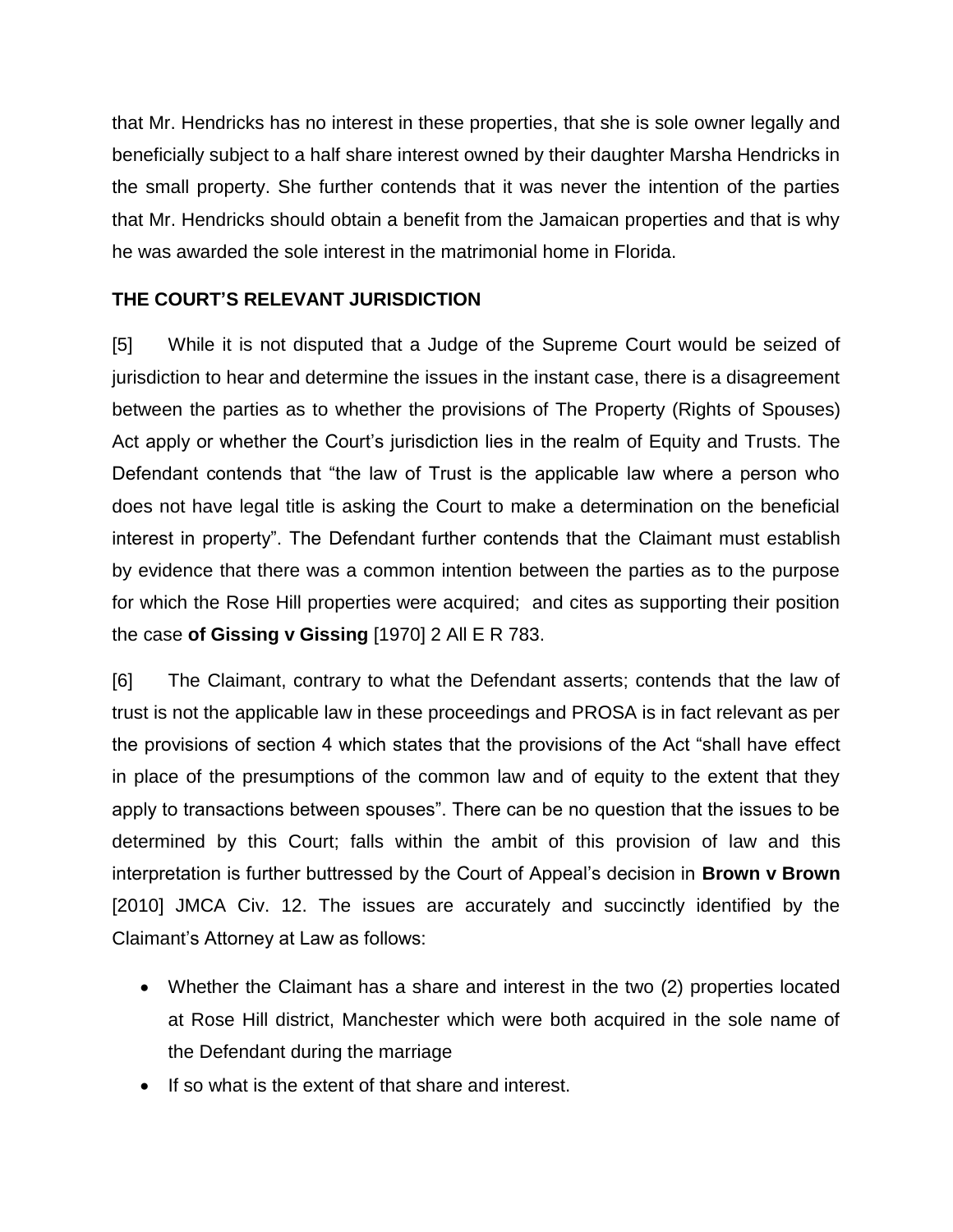The Claimant further submits that in the above circumstances; the Court's jurisdiction would be specifically grounded pursuant to section 11 of PROSA

[7] I agree with the Claimant that PROSA was enacted to not only give the Court jurisdiction to make provisions for the family home to be equally divided where the circumstances warranted a 50/50 division; but also provides for the Court to have the power to divide property owned by either or both spouses in addition to the family home as mentioned in sections  $6 - 8$ . I agree that the Court pursuant to sections 11 - 15 also has jurisdiction in respect of any relevant property to:

- i. Make declarations of property rights
- ii. Determine the value and share of property
- iii. Determine the manner in which the property is to be divided
- iv. Examine and determine cases where the disposition or mismanagement of property is made to defeat the claim of a spouse; and
- v. Alter property interests.

Significantly section 14 provides that –

- (I) Where under section 13 a spouse applies to the Court for a division of property the Court may-
- (a) **......**
- (b) subject to section 17 (2), divide such property, **other than the family home**, as it thinks fit, taking into account the factors specified in subsection (2), or, where the circumstances so warrant, take action under both paragraphs (a) and (b).

[8] I agree that the properties in question are not to be regarded as the family home because the parties have never cohabited there as man and wife. Nonetheless it is palpably clear to me that the provisions of PROSA are not restricted to property that is "family home" but any other property that forms part of matrimonial assets. I find therefore that the PROSA legislation is appropriate for the determination of this matter.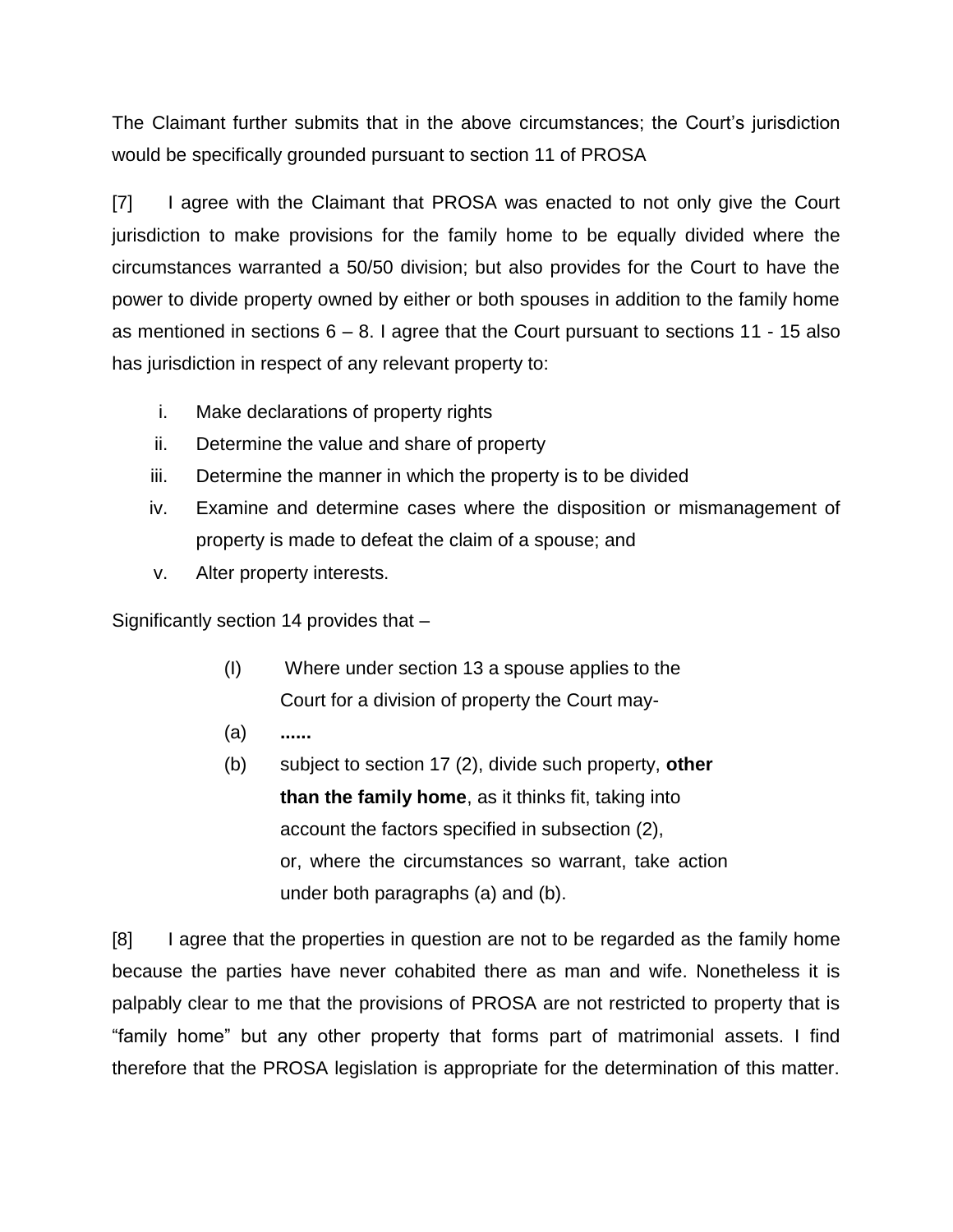The guiding principles of determination as provided in the Act itself at section 14 (2) are as follows:

- (2) The factors referred to in subsection (1) are-
- (a) the contribution, financial or otherwise, directly or indirectly made by or on behalf of a spouse to the acquisition, conservation or improvement of any property, whether or not such property has, since the making of the financial contribution, ceased to be property of the spouses or either of them;
- (b) that there is no family home;
- (c) the duration of the marriage or the period of cohabitation;
- (d) that there is an agreement with respect to the ownership and division of property;
- (e) such other fact or circumstance which, in the opinion of the Court, the justice of the case requires to be taken into account.

[9] While attempting to resolve the issues herein, I have no intention of reciting every single iota of evidence led in this case. However as is appropriate and relevant I will allude to such aspects as I find necessary that supports any conclusion I arrive at and or reasons for any findings made. I observed that the Claimant as also the Defendant were not necessarily paragons of truthfulness and the evidence on both side was beset by vagueness, half answers, prevarications and prone to exaggerations. Additionally in some instances no explanation was offered for inconsistencies and discrepancies. I however bear in mind that proof of the claim lies upon the Claimant; albeit the standard of proof is on a balance of probabilities.

## **MARSHA HENDRICK'S CLAIM**

[10] Miss Marsha Hendricks is not a party to the suit, which I would expect if she is making a claim of interest. Nonetheless she contends through the Defendant; her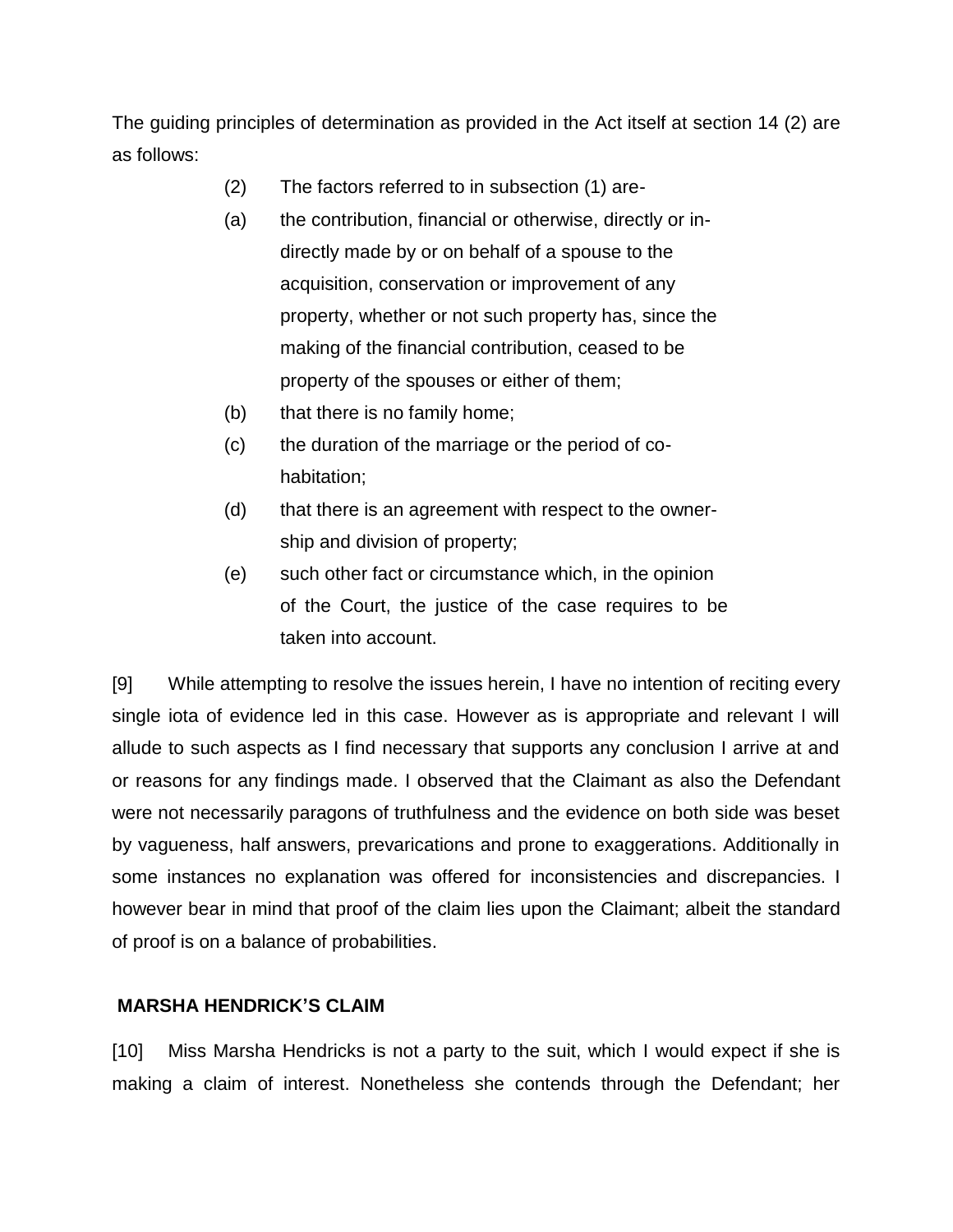mother that she has an equitable interest in the small property thereby supporting the contention of the Defendant that the Claimant has no interests in either of the two properties in issue. I will firstly deal with the issue of Marsha Hendricks as being a part owner of the small property. Marsha Hendricks claims that her mother had made the initial part payment on this lot whereby she completed the payment and erected a structure thereon. The funds used for this enterprise was obtained she said from a refinancing of her Florida home in 2005. I recall her affidavit evidence and the ensuing cross-examination and I agree with the Claimant's written submission at paragraph 15 to the extent that; there is no evidence besides the say so of Marsha Hendricks, that the wire transfer at exhibit 28 regarding the refinancing of her home in the USA is in any way related to the purchase price of the small property located at Rose Hill district in Manchester. I also make the observations that the evidence in this case does not support the following:

- i. That any of this refinancing money was given by Marsha Hendricks to the Vendor of the two lots of land as part of the purchase price of that small property
- ii. That Marsha Hendricks has contributed monetarily or otherwise to the acquisition of the small property.
- iii. Further Marsha Hendricks did not submit or exhibit even one receipt or other documentary evidence to support that she had financed any construction of a house on the small lot of land.
- iv. The evidence of Mrs. Hendricks versus that of Marsha Hendricks is discrepant as to Marsha's source of funding. On the one hand Marsha Hendricks says it came from a refinancing of her home. On the other hand Mrs. Hendricks says it was a tax refund that Marsha obtained in the sum of US\$4,500 which she augmented with other savings thereby procuring the sum of US \$5000 which she contributed towards the purchase price of the small lot.
- v. Whereas both women speak of Marsha's contribution towards the purchase price of the land neither have spoken of her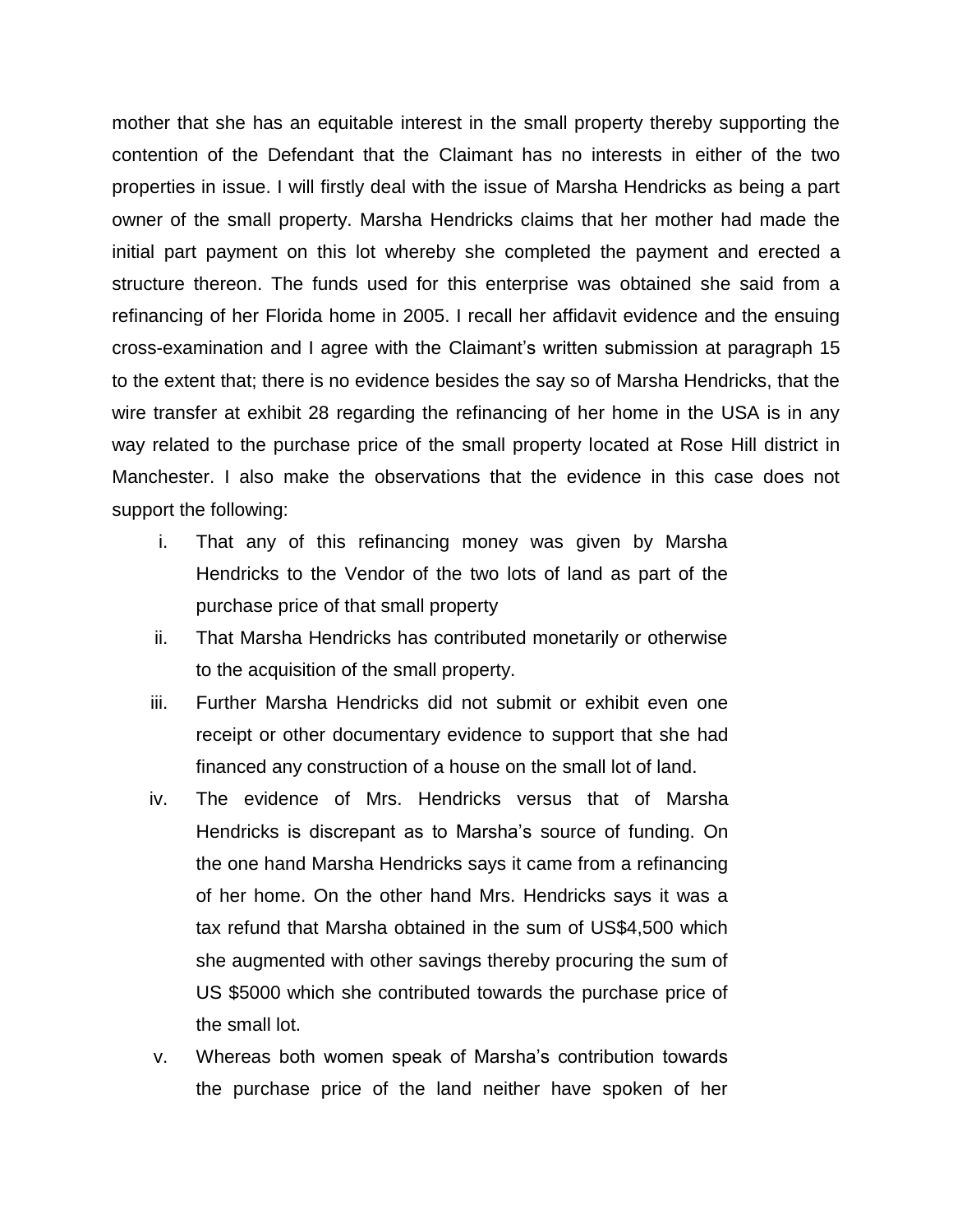funding of the construction of the house thereon or provided any documentary evidence to buttress their claim.

[11] I make no pronouncements on the allegation made by the Claimant; that the refinancing money that Marsha obtained was used for the assistance of Marsha's boyfriend as this is immaterial to the issues at Bar and not proven. I have take into account the terms of the sale agreement dated 27<sup>th</sup> October 2002; which recites that the full purchase price is payable on the execution thereof. According to the date, this agreement was executed some three (3) years before the refinancing done by Marsha Hendricks, and the Claimant is asking me to say that this therefore logically is in conflict with Mrs. Hendricks's and Marsha's contention that Marsha Hendricks is a part owner of the small property.

[12] I however bear in mind the particulars of claim signed by Mr. Hendricks the Claimant and filed on 16<sup>th</sup> April 2012 in support of his Fixed Date Claim Form that he is relying on. At paragraph 6 he states that "shortly thereafter on or about 2005 the parties became aware of the fact that an adjoining land was for sale and also bought it for approximately ten thousand United States dollars (US \$10,000). A two bedroom house with the usual amenities was constructed on this second lot sometime between the years 2005 to 2006." This seems to clearly support the Defendant's insistence that there is an error in the agreement as to the date of purchase of the small property. The Defendant in all the circumstances is not allowed to plead *non est factum* and is not allowed to ask this Court to look outside the four corners of a written contractual agreement or to accept an oral assertion to contradict a written document. So too the Claimant is not allowed to advance this evidence in support of his claim having regard to his own assertions to the contrary, it lies ill in his mouth so to do; for one who seeks equity must do equity. I do not find that exhibit 24 and particularly the date of 2002, to be reliable evidence and I therefore disregard it as being determinative of whether or not Marsha Hendricks has an interest in the small property.

[13] Having assessed all the other evidence in this regard I am however satisfied on a balance of probabilities and so find that Marsha was not a contributor to the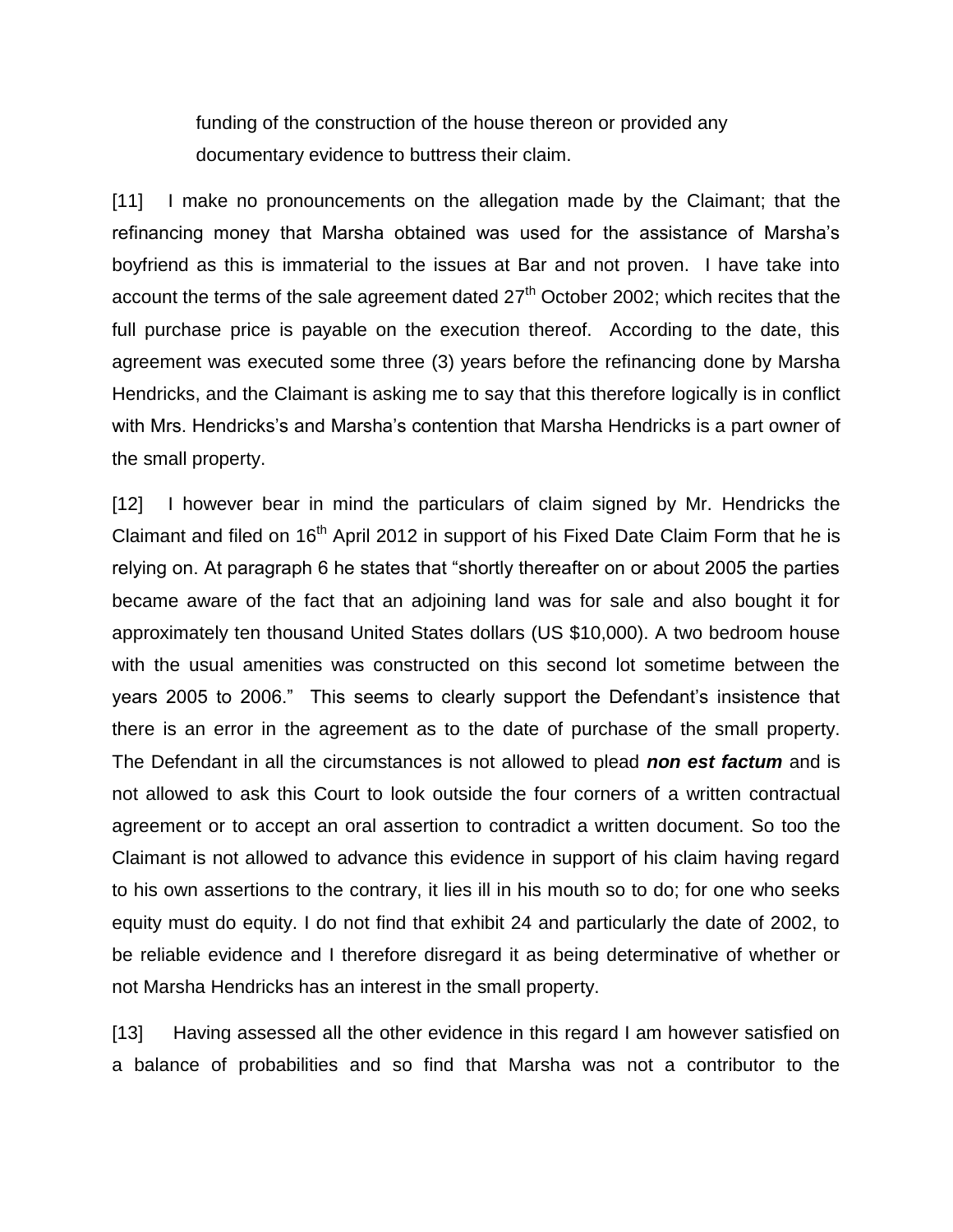acquisition or improvement of any of the Rose Hill properties and holds no legal or beneficial interest therein.

#### **THE CLAIMANT'S CASE**

[14] There is no dispute that during the course of the marriage certain properties were owned by the parties in Florida, USA; separate and apart from the matrimonial home. Premises located at 18331 NW 2 Court Miami, Florida; was said to be jointly owned by the parties, the proceeds of the sale realized some US\$23,000 in 2001 and the cheque was issued in both their names. Another property located at 138 Bayside Drive, Palm Coast, Florida; USA was also sold in or about the year 2004 for the sum of US\$33,000; the sole name on that title appeared to be that of the Defendant. The proceeds of sale from both properties were all funnelled into the purchase and construction of the Rose Hill properties. Although both the Claimant and Defendant insisted that the properties sold belonged to "me" they eventually in evidence admitted that, in the jurisdiction of Florida; land owned by one party that was acquired during the marriage is deemed to be jointly owned by both spouses in equal shares. In the circumstances I find that the monies that were realized from the sale of property in Florida and which were utilized in the purchase and improvement of the Rose Hill properties; are joint funds of the Claimant and Defendant.

[15] It is further agreed by both parties that an amount of US\$70,000,000 was obtained from the refinancing of the matrimonial home located at 20011 NW 14<sup>th</sup> Place, Miami, Florida 33169 and those funds also channelled into the acquisition and construction of the Rose Hill properties. The parties disagree as to why this money was acquired. Mrs. Hendricks claim it is hush money given to her as representing her interest in the matrimonial property at a time when the marriage was in discord and she made demands which were met. I find these assertions rather curious for the following reasons:

1. Why did the Defendant remain and continue to live in the matrimonial home some nine (9) years after she was accorded satisfaction of her interest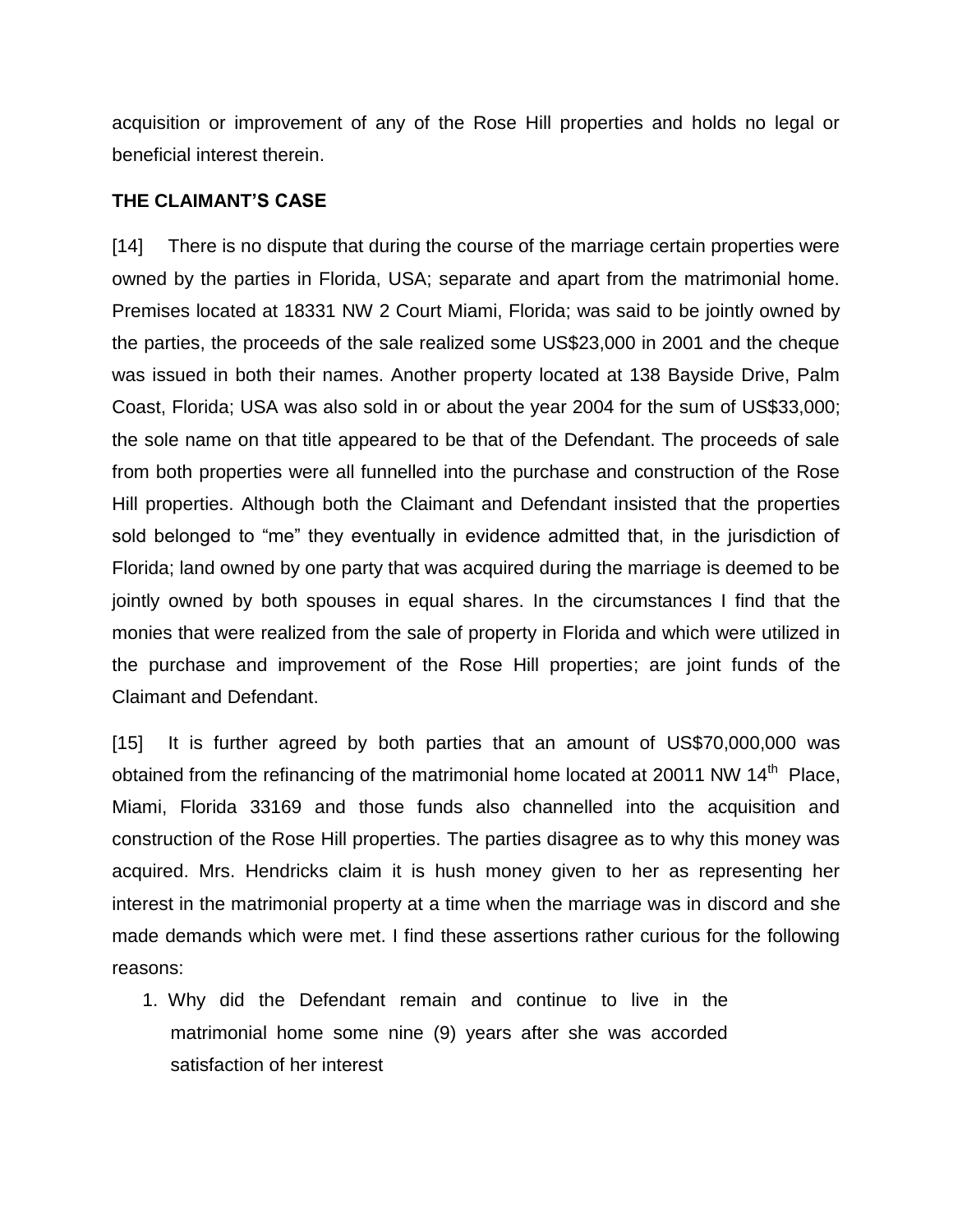- 2. why was she still retaining joint ownership of the matrimonial premises up to the time of final dissolution of marriage
- 3. During a Court hearing in Florida (Exhibit 3), the Claimant gave evidence on oath on the 1<sup>st</sup> February 2012, that the Defendant had given her the US\$70,000 to start the family house and she had finished the family house. This was in answer as to why she had two houses built in Jamaica.
- 4. She also testified on the above occasion that while working in the parlour she never took a salary because, "I consider myself working to obtain what we need in the future".

In light of the above, I reject Mrs. Hendricks' claim that the US\$70,000 was her share of the matrimonial property. The only reasonable inference for it being given to her was acquisition of and improvement of the Rose Hall property, and I find that the sum of US\$70,000 funnelled into the disputed property was joint funds.

[16] So far there is evidence of joint money to the amount of US \$126,000 funnelled into the purchase of the disputed properties. It is not clear thereafter as to how the balance of the funds were accumulated. Mrs. Hendricks claimed she had funded a portion of the balance through "throwing partner". Mrs Hendricks asserted that she threw partner from the \$200 salary she paid herself weekly while operating the hairdressing parlour. She has however contradicted herself as to being able to earn money from this enterprise. She had jointly filed tax returns with the Claimant indicating that the parlour had never made money. They had jointly filed for bankruptcy and in sworn evidence before a Florida Court she had denied taking a salary. It therefore lies ill in the mouth of the Defendant at this late stage to claim otherwise. It behoves one who comes to equity to come with clean hands. Mr Hendricks on the other hand while not disputing that partner money was one of the sources of funding; he is claiming that he was the one who provided the partner money. I accept Mr. Hendricks evidence in this regard, since Mrs. Hendricks had no proven independent source of income. I am also however, inclined to conclude that he intended that both he and Mrs. Hendricks should benefit from the throwing of the partner. It might have been his money but it was her industry and thrift that ensured this savings. Why else did he give her this money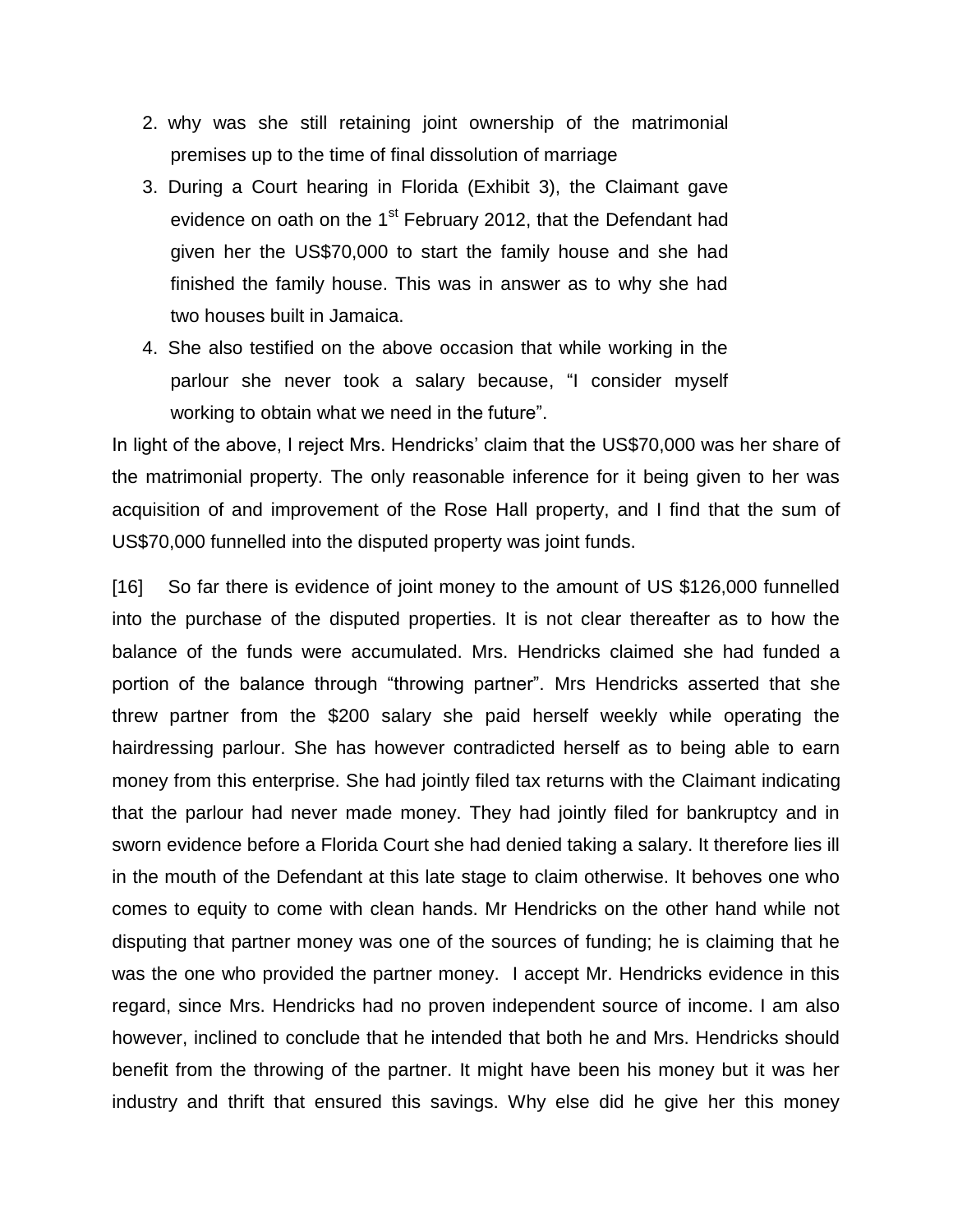religiously ever week, when he knew where the banker resided and that the partner money was paid by the Defendant on her way to Church every Sunday morning? If it was intended to benefit him solely he would have been making his own payments.

[17] Mr. Hendricks spoke about money being contributed by him, being proceeds of profit from his money lending or "loan shark business". He also said he funnelled money from his 401K savings account. There is no dispute that he had these two sources of income and although there was no direct evidence that linked withdrawals from these funds to the funding of the Rose Hill properties, I accept his evidence in this regard. I accept his evidence because there is no evidence which contradicts him and I find in all the circumstances that this assertion is more probably true than not.

[18] I agree with the Claimant that a relevant factor in the division of property is the duration of the marriage. In this case the parties had been married for some thirty (30) years and I regard this as a long time, this supports the Claimant's position as being entitled to a share of property acquired during the course of the marriage. There is authority to the effect that this is so even where the claiming spouse had made no direct financial contribution to same.

## **THE DEFENDANT'S CLAIM**

[19] The Defendant's claim of the 100 percent (100%) interest in the disputed properties is not substantiated by the evidence. The Defendant's assertion that there was an understanding and agreement by the parties that the Claimant would own and control the former matrimonial home and she would own and control the Rose Hill properties in Manchester is not supported by the evidence either directly or inferentially, so that the court can take cognizance of it pursuant to section 14 (2) (d).

[20] There is no evidence that the Defendant would have been able to acquire the disputed properties from funds generated solely or substantially from her own labour or enterprise. On the contrary; all the evidence clearly demonstrate that the properties at Rose Hill District were acquired; at a period when the parties were together and cohabiting, happily as man and wife, according to the Claimant the parties had then been married for over twenty (20) years. The evidence clearly shows that a significant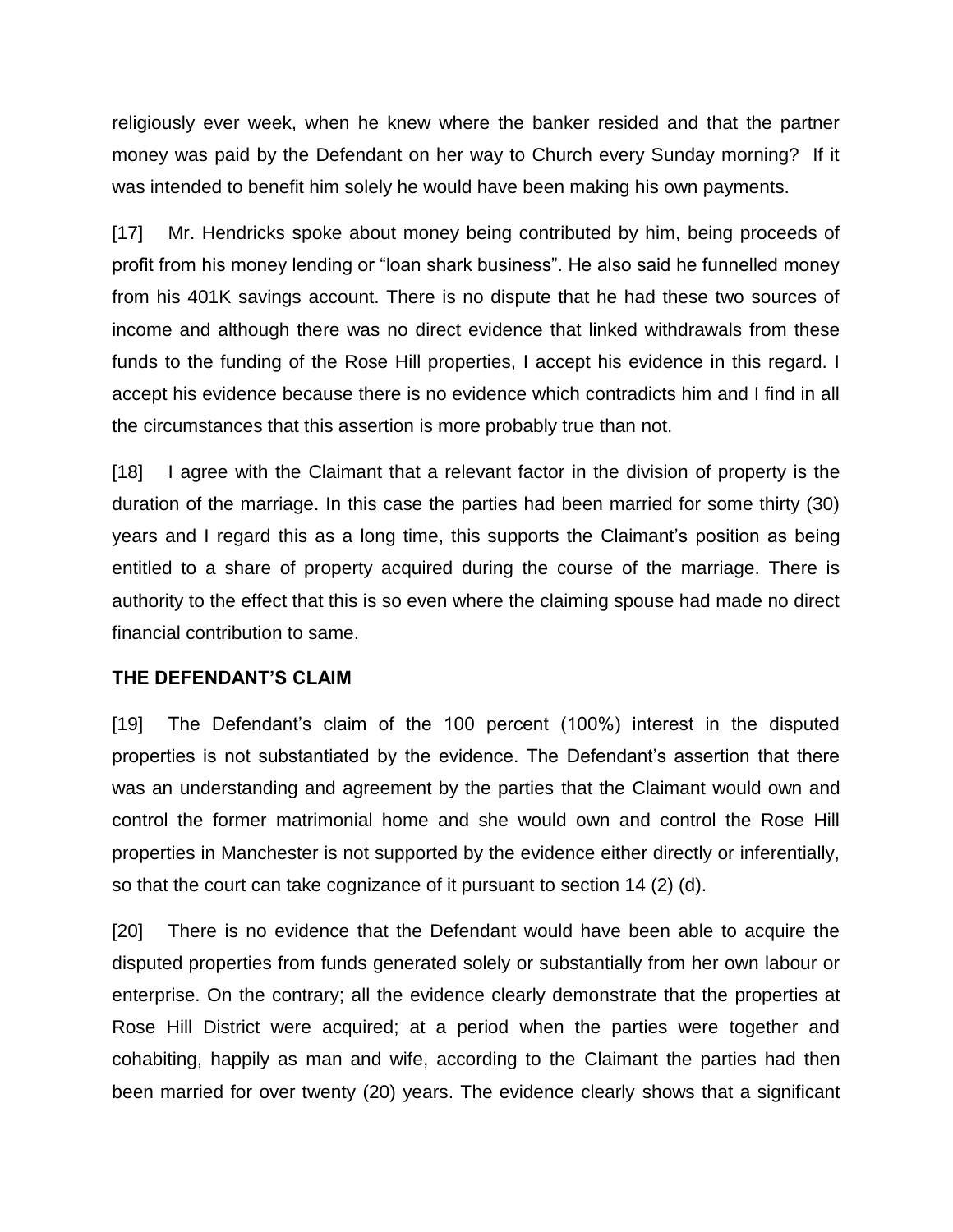portion of the funding was joint funds as acquired from the sale of several properties that they owned jointly either legally or beneficially. In all the circumstances the inescapable inference is that the interests acquired in Rose Hill must be a joint interest and the intention was that Rose Hill properties were marital properties. The properties were acquired in the Defendant's sole name and so the legal interest is vested in the Defendant; but I find that she holds the beneficial interest on trust for the Claimant and herself

## **THE CLAIM FOR DISPROPORTINATE INTEREST**

[21] The Claimant is contending that he is entitled to 80% interest of the value of both properties, because of his greater financial contributions to their acquisition and improvement. At this point I recall the provisions of section 14 (4) of PROSA; that a monetary contribution is not presumed to be of greater value than a non-monetary contribution. The evidence of the Claimant himself is that it was the Defendant who did the following:

- i. Engaged the Vendor and negotiated and completed the sale process
- ii. Frequently flew to Jamaica to oversee the construction process
- iii. Transported funds from abroad in furtherance of the construction process
- iv. Made decisions as to the size and style of the construction
- v. Was left to make all necessary decisions as she saw fit and with little or no input from himself.
- vi. Applied for and obtained landing status as a returning resident enabling the benefits of the tax advantages that accommodated the clearance of the container load of items he helped her to pack and ship to Jamaica.

[22] The arguments raised by the Claimant as to duration of the marriage being a relevant factor also avails the Defendant. The arguments raised by the Claimant as to rearing and nurturing of the children also avails the Defendant. The arguments raised by the Claimant of his assistance in the business of the parlour also avails the Defendant.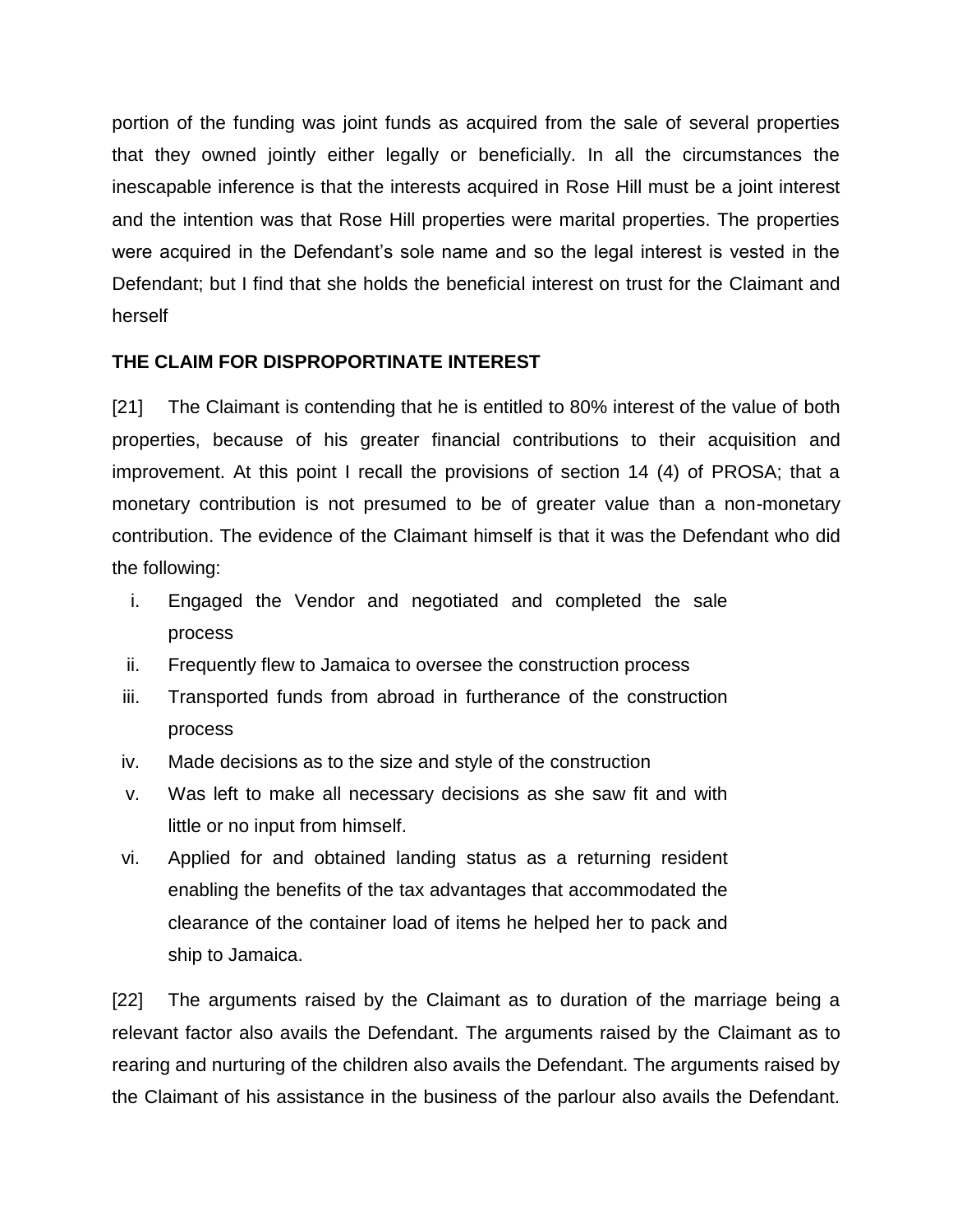It is a clear demonstration on her part to contribute to the welfare and funding of the family and clearly in all the circumstances the actions of Mr. Hendricks demonstrates that the hair dressing parlour was meant to be a family enterprise and that both himself and the Defendant should mutually benefit.

[23] I appreciate that whereas section 6 of PROSA presumes a 50/50 allocation of the family home, there is not that presumption as it relates to section 14 and "other property". Conversely there is nothing within the Act that precludes a court from making such a determination if the interests of justice so demands it. I am of the view and so find that the evidence does not support the assertion that the Claimant is the main contributor in the acquisition of and improvement of the disputed property.

[24] The land at Rose Hill was purchased in 2002 and two houses subsequently constructed and were treated as marital assets, this is my finding having regard to all the circumstances of the case. I accordingly find that the Claimant is entitled to a share of that property. Due to the contributions of both parties, the Claimant and Defendant; the long marriage and the circumstances of its acquisition, the only fair and just share to award the Claimant is a one half share. Finally pursuant to section 12 (2) of *PROSA* a spouse's share of property is determined, in the case of married couples, as at the date of separation. At the date of the parties' separation in 2011 the construction of the both houses was completed and I have heard no evidence that there has been any improvement made to either property by the Defendant since then.

## **DECLARATIONS AND ORDERS**

[25] Based on the law and my findings of fact as outlined above, I hereby make the following declarations and orders:

1. The Claimant is entitled to a fifty percent share in the two parcels of land at Rose Hill District, Manchester; inclusive of the buildings thereon.